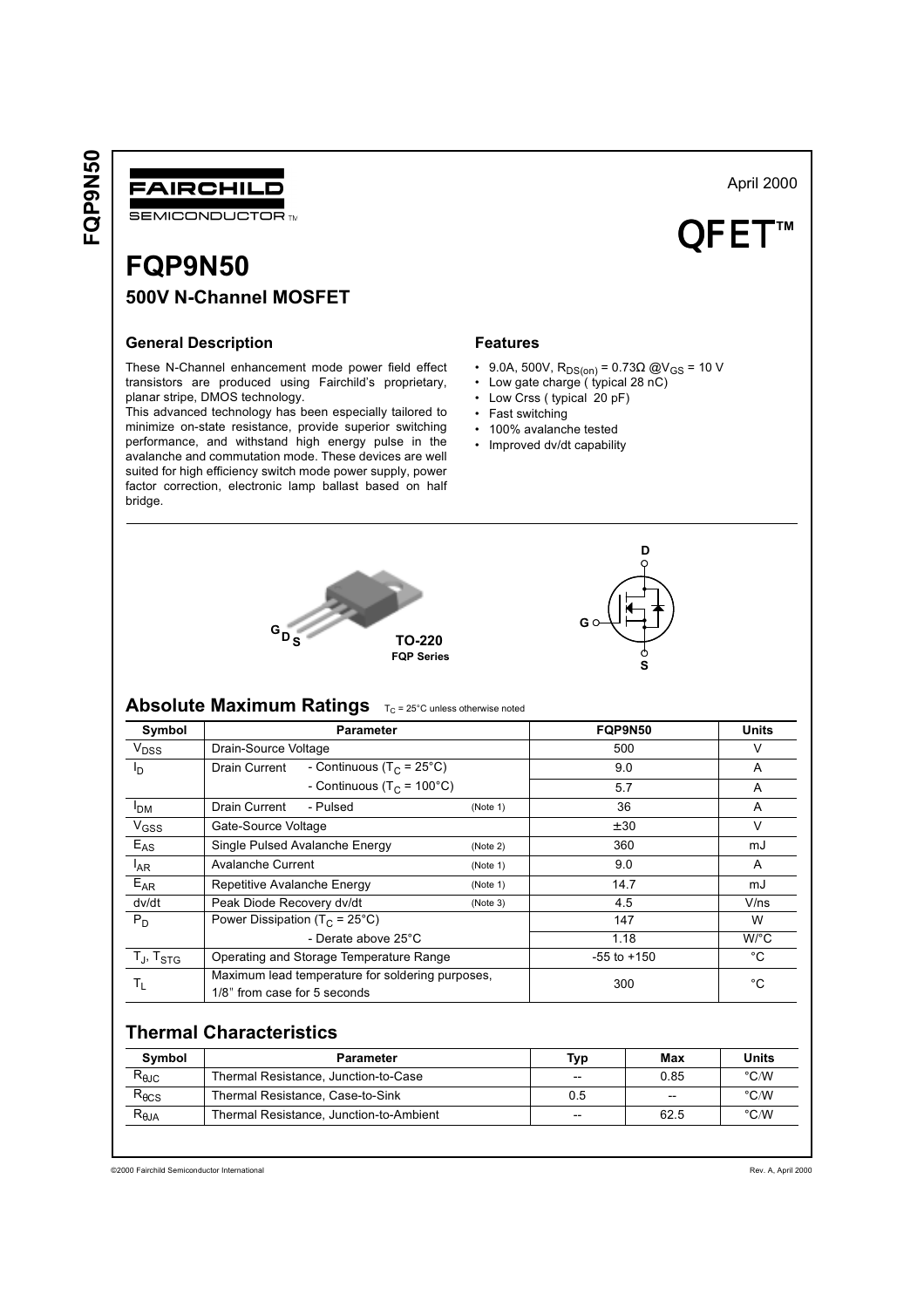| Symbol                              | <b>Parameter</b>                                                                                                                                                | <b>Test Conditions</b>                              | Min                      | Typ                      | Max                      | Units                |
|-------------------------------------|-----------------------------------------------------------------------------------------------------------------------------------------------------------------|-----------------------------------------------------|--------------------------|--------------------------|--------------------------|----------------------|
|                                     | <b>Off Characteristics</b>                                                                                                                                      |                                                     |                          |                          |                          |                      |
| <b>BV<sub>DSS</sub></b>             | Drain-Source Breakdown Voltage                                                                                                                                  | $V_{GS}$ = 0 V, $I_D$ = 250 $\mu$ A                 | 500                      | --                       | --                       | $\vee$               |
| $\Delta BV_{DSS}$<br>/ $\Delta T_J$ | Breakdown Voltage Temperature<br>Coefficient                                                                                                                    | $I_D$ = 250 µA, Referenced to 25°C                  | $\overline{\phantom{a}}$ | 0.55                     | --                       | $V$ <sup>o</sup> $C$ |
| $I_{DSS}$                           |                                                                                                                                                                 | $\overline{V_{DS}}$ = 500 V, V <sub>GS</sub> = 0 V  | --                       | --                       | 1                        | μA                   |
|                                     | Zero Gate Voltage Drain Current                                                                                                                                 | $V_{DS}$ = 400 V, T <sub>C</sub> = 125°C            | --                       | --                       | 10                       | μA                   |
| <b>I</b> GSSF                       | Gate-Body Leakage Current, Forward                                                                                                                              | $V_{GS}$ = 30 V, $V_{DS}$ = 0 V                     | --                       | --                       | 100                      | nA                   |
| <b>I</b> GSSR                       | Gate-Body Leakage Current, Reverse                                                                                                                              | $V_{GS}$ = -30 V, V <sub>DS</sub> = 0 V             | --                       | $\qquad \qquad -$        | $-100$                   | nA                   |
|                                     | <b>On Characteristics</b>                                                                                                                                       |                                                     |                          |                          |                          |                      |
| $V_{GS(th)}$                        | Gate Threshold Voltage                                                                                                                                          | $V_{DS} = V_{GS}$ , $I_D = 250 \mu A$               | 3.0                      | $\overline{\phantom{a}}$ | 5.0                      | V                    |
| $R_{DS(on)}$                        | <b>Static Drain-Source</b><br>On-Resistance                                                                                                                     | $V_{GS}$ = 10 V, $I_D$ = 4.5 A                      | $\overline{\phantom{a}}$ | 0.58                     | 0.73                     | Ω                    |
| 9 <sub>FS</sub>                     | <b>Forward Transconductance</b>                                                                                                                                 | $V_{DS}$ = 50 V, I <sub>D</sub> = 4.5 A<br>(Note 4) | $\overline{\phantom{a}}$ | 8.2                      | $\overline{\phantom{a}}$ | S                    |
|                                     | <b>Dynamic Characteristics</b>                                                                                                                                  |                                                     |                          |                          |                          |                      |
| $C_{iss}$                           | Input Capacitance                                                                                                                                               | $V_{DS}$ = 25 V, $V_{GS}$ = 0 V,                    | --                       | 1100                     | 1450                     | pF                   |
| $\mathsf{C}_{\text{oss}}$           | <b>Output Capacitance</b>                                                                                                                                       | $f = 1.0$ MHz                                       | --                       | 160                      | 210                      | pF                   |
| C <sub>rss</sub>                    | Reverse Transfer Capacitance                                                                                                                                    |                                                     |                          | 20                       | 30                       | pF                   |
|                                     | <b>Switching Characteristics</b>                                                                                                                                |                                                     |                          |                          |                          |                      |
| $t_{d(on)}$                         | Turn-On Delay Time                                                                                                                                              | $V_{DD}$ = 250 V, $I_D$ = 9.0 A,                    | --                       | 25                       | 60                       | ns                   |
| $t_r$                               | Turn-On Rise Time                                                                                                                                               | $R_G$ = 25 $\Omega$                                 | --                       | 95                       | 200                      | ns                   |
| $t_{d(off)}$                        | Turn-Off Delay Time                                                                                                                                             |                                                     | --                       | 55                       | 120                      | ns                   |
| $\mathfrak{t}_{\mathsf{f}}$         | <b>Turn-Off Fall Time</b>                                                                                                                                       | (Note 4, 5)                                         | --                       | 60                       | 130                      | ns                   |
| $Q_g$                               | <b>Total Gate Charge</b>                                                                                                                                        | $V_{DS}$ = 400 V, $I_D$ = 9.0 A,                    | --                       | 28                       | 36                       | nC                   |
| $Q_{gs}$                            | Gate-Source Charge                                                                                                                                              | $V_{GS}$ = 10 V                                     | --                       | 7.0                      | --                       | пC                   |
| $\mathsf{Q}_{\mathsf{gd}}$          | Gate-Drain Charge                                                                                                                                               | (Note 4, 5)                                         | --                       | 12.5                     | --                       | nC                   |
|                                     |                                                                                                                                                                 |                                                     |                          |                          |                          |                      |
| l <sub>S</sub>                      | <b>Drain-Source Diode Characteristics and Maximum Ratings</b><br>Maximum Continuous Drain-Source Diode Forward Current<br>9.0<br>--<br>$\overline{\phantom{a}}$ |                                                     |                          | A                        |                          |                      |
| ادەرا                               | Maximum Pulsed Drain-Source Diode Forward Current                                                                                                               |                                                     |                          |                          | 36                       | Δ                    |

| Is.             | Maximum Continuous Drain-Source Diode Forward Current |                                            |       | --    | 9.0                      |    |
|-----------------|-------------------------------------------------------|--------------------------------------------|-------|-------|--------------------------|----|
| <sup>I</sup> SM | Maximum Pulsed Drain-Source Diode Forward Current     |                                            |       | --    | 36                       |    |
| V <sub>SD</sub> | Drain-Source Diode Forward Voltage                    | $V_{GS}$ = 0 V, $I_S$ = 9.0 A              | $- -$ | $- -$ | 1.4                      |    |
| $t_{rr}$        | Reverse Recovery Time                                 | $V_{GS}$ = 0 V, $I_S$ = 9.0 A,             | $- -$ | 300   | $- -$                    | ns |
| $Q_{rr}$        | Reverse Recovery Charge                               | (Note 4)<br>$d_{\text{F}}$ / dt = 100 A/us | $- -$ | っっ    | $\overline{\phantom{m}}$ | иC |

Notes:

**Notes:**<br>
1. Repetitive Rating : Pulse width limited by maximum junction temperature<br>
2. L = 8mH,  $I_{AS}$  = 9.0A,  $V_{DD}$  = 50V, R<sub>G</sub> = 25 Ω, Starting T<sub>J</sub> = 25°C<br>
3. I<sub>SD</sub> ≤ 9.0A, di/dt ≤ 200A/µs, V<sub>DD</sub> ≤ BV<sub>DSS</sub>, Starting

FQP9N50

<sup>@2000</sup> Fairchild Semiconductor International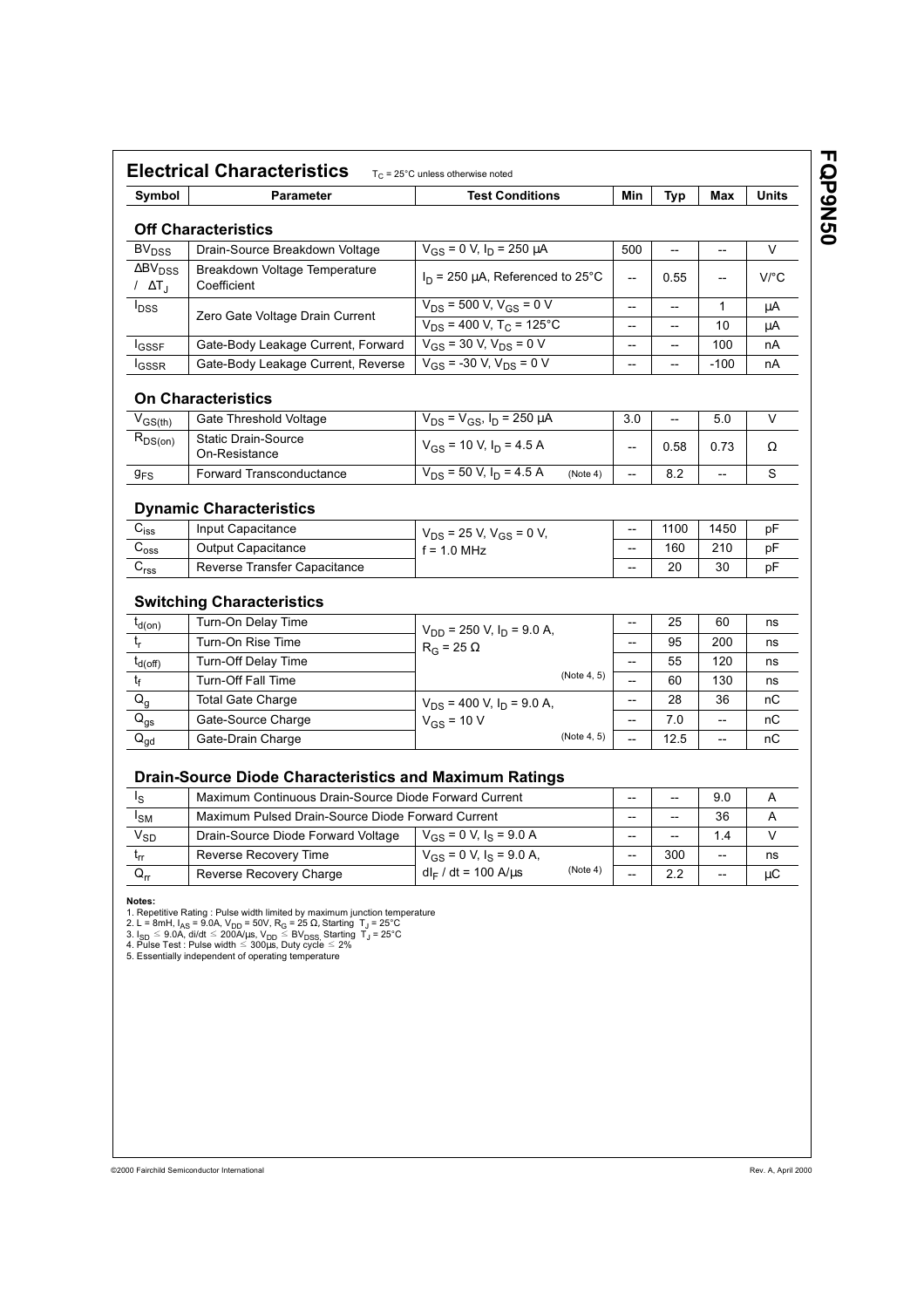FQP9N50

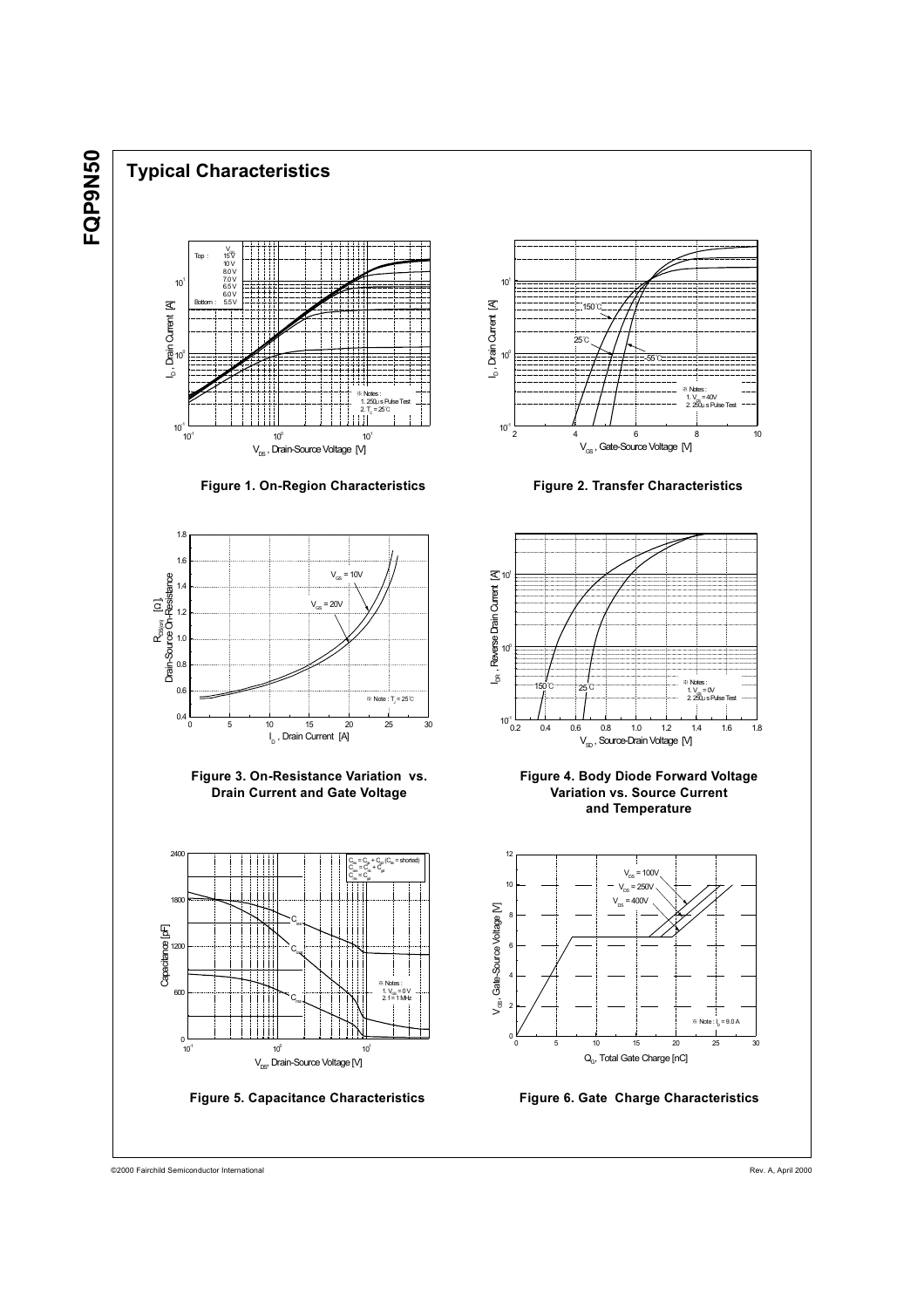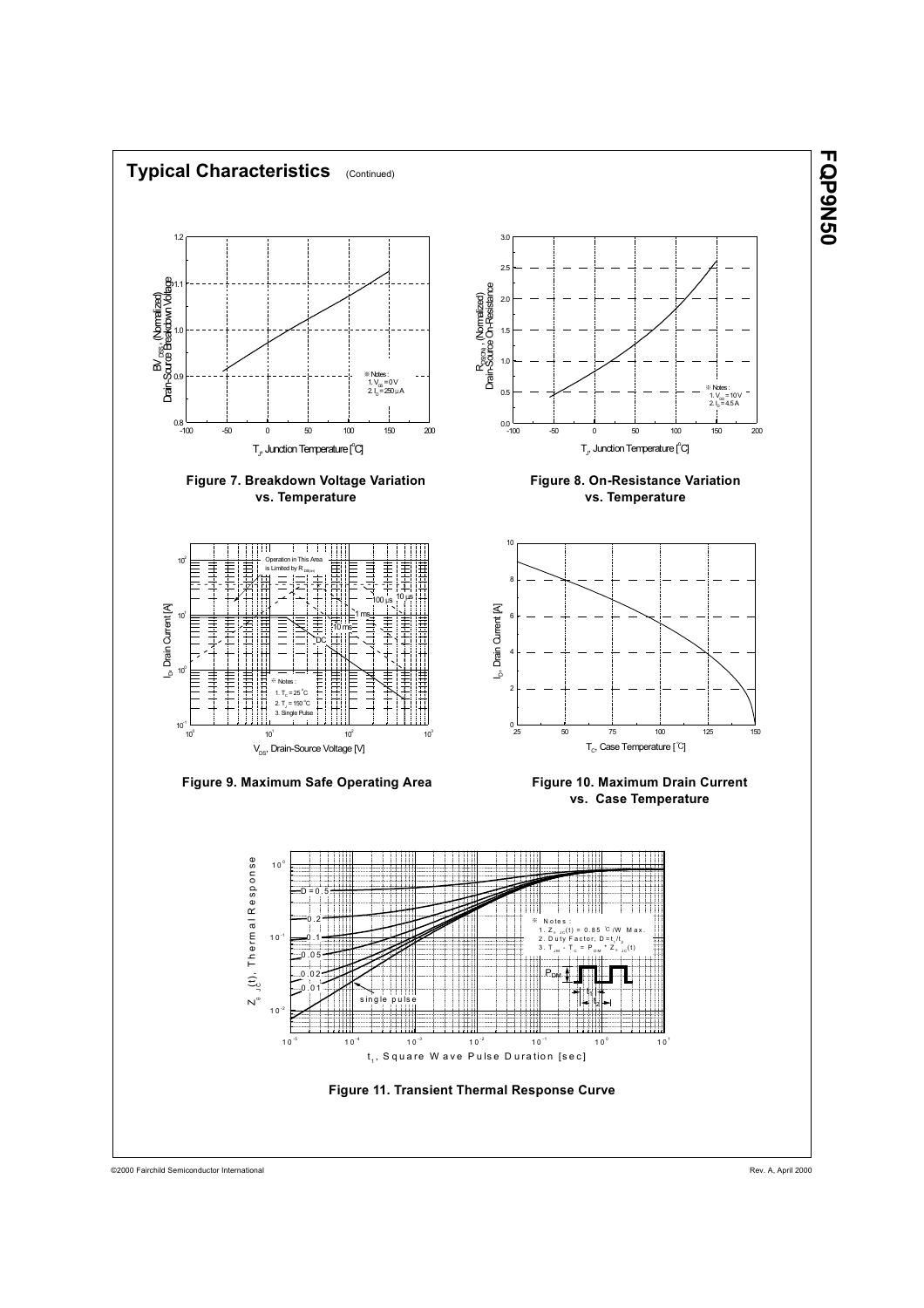

@2000 Fairchild Semiconductor International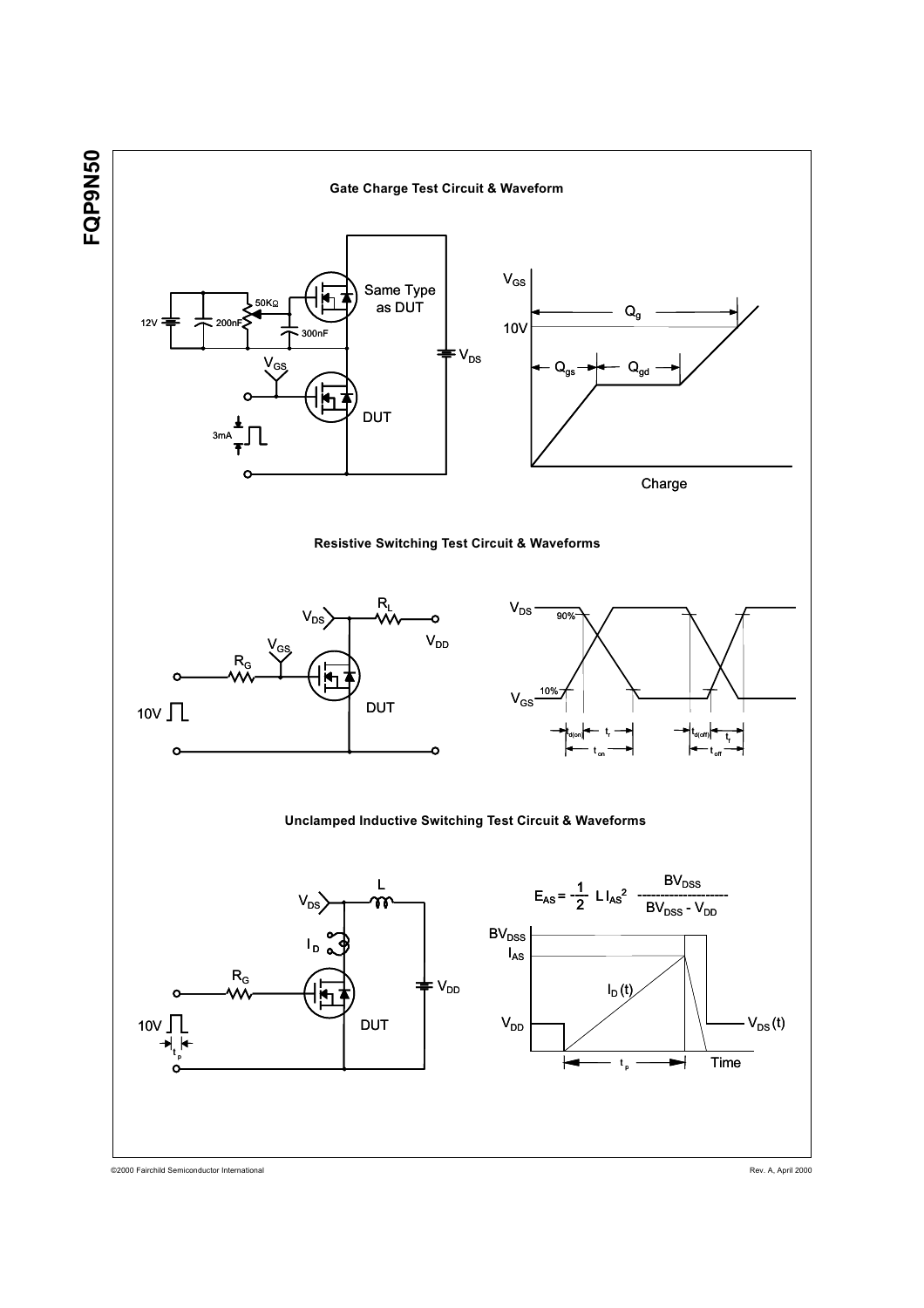

@2000 Fairchild Semiconductor International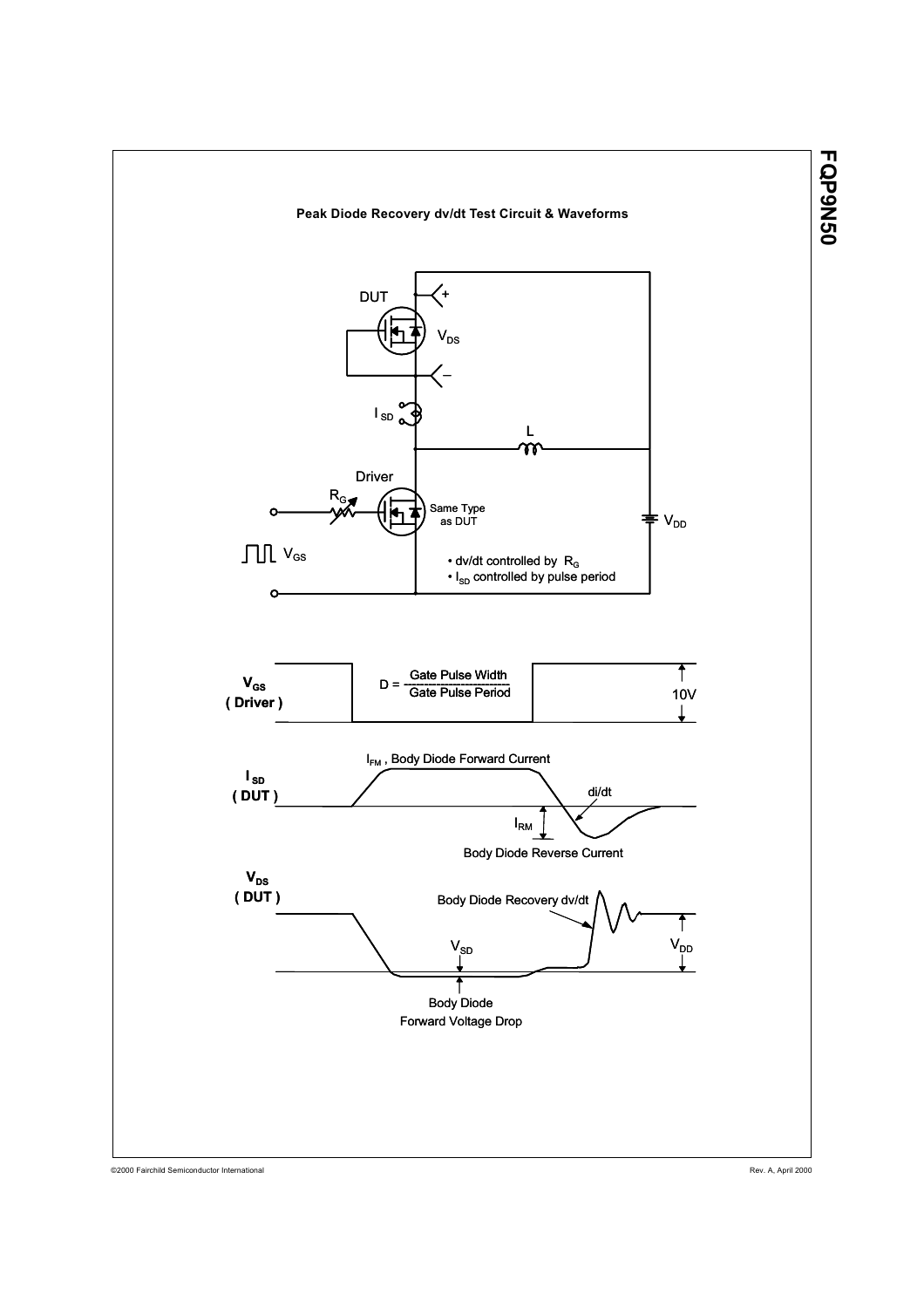<u>ପ</u><br>⊞ **DONSO** 



@2000 Fairchild Semiconductor International